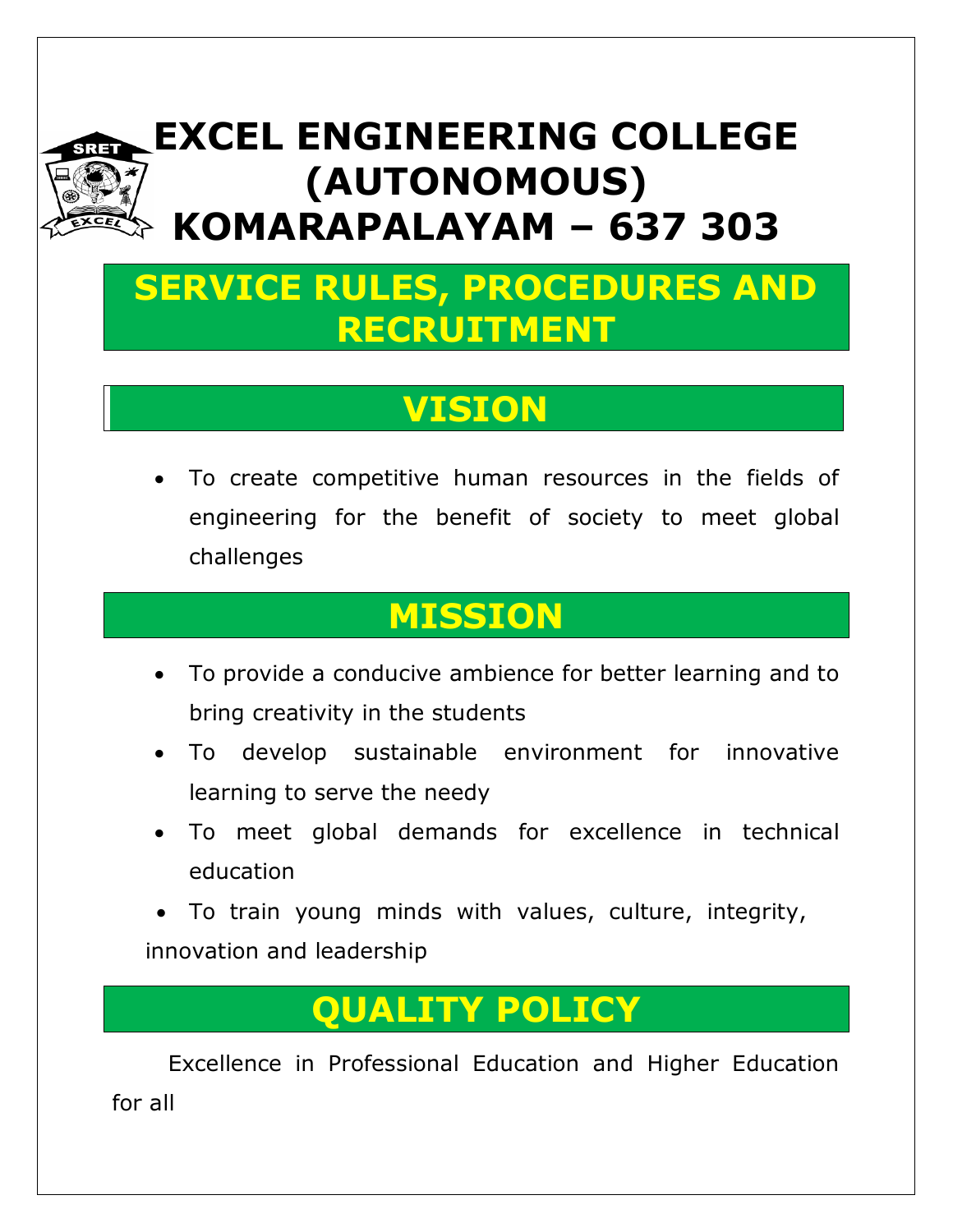# **CONTENTS**

| SI. No. | <b>Particulars</b>                        |
|---------|-------------------------------------------|
| 1.      | <b>Preamble</b>                           |
| 2.      | <b>Courses Offered</b>                    |
| 3.      | <b>Program wise Intake</b>                |
| 4.      | <b>Service Rules</b>                      |
| 5.      | <b>Faculty Norms</b>                      |
| 6.      | <b>Guidelines for Appointment</b>         |
| 7.      | <b>Duties and Responsibilities</b>        |
| 8.      | <b>Financial Benefits and Other Perks</b> |
| 9.      | <b>Guidelines for Relieving</b>           |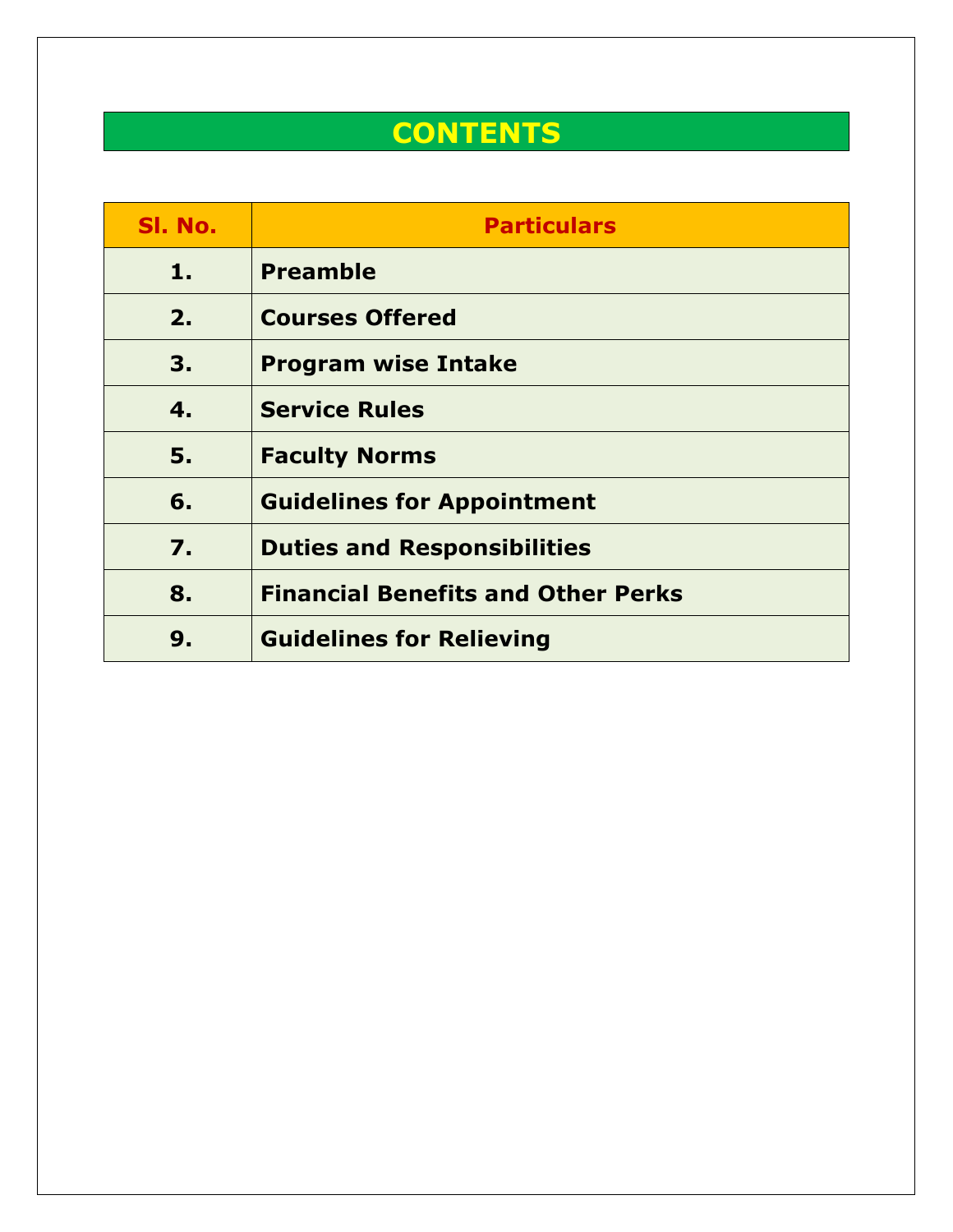#### **1. PREAMBLE**

Excel Engineering College, an Anna University affiliated institution located in Namakkal District, Tamil Nadu, is run by the SRET - Sri Rengaswamy Educational trust, which was established in the year 2001 with an aim to foster Higher Education for all and to provide excellent professional education in rural India to uplift the downtrodden communities.

Excel Engineering College's vision since its inception has been to become one of the world's best colleges for the benefit of the society. The quality policy of Excel Group of Institutions is "Education for All" and "Excellence in Professional Education", for uplifting the society in rural areas of Tamil Nadu, across India and around the world.

The Excel Engineering College was established in the year 2007 with four UG Programmes with a total intake of 240 students and with 28 faculty members; the college stands tall today by offering 6 UG programmes and 6 PG programmes with a strength of 2362 students and 173 faculty members. Out of 130 acres green campus owned by Excel Group Institutions 10.21 acres is earmarked for Excel Engineering College.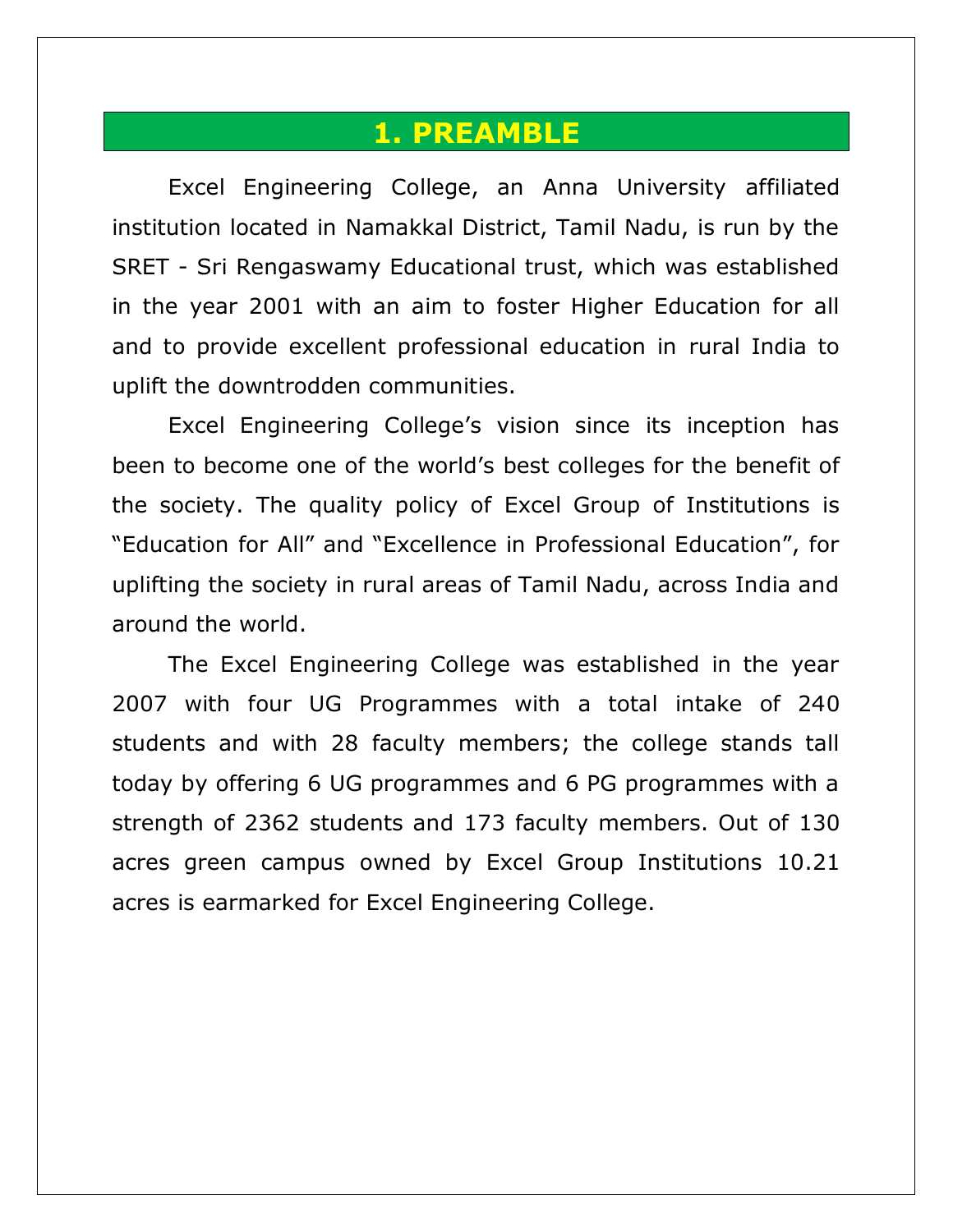| <b>2. COURSES OFFERED</b>                                    |                                                           |  |  |  |
|--------------------------------------------------------------|-----------------------------------------------------------|--|--|--|
| <b>UG Program</b>                                            | <b>PG Program</b>                                         |  |  |  |
| <b>B.E</b> - Aeronautical Engineering                        | M.E - Aeronautical Engineering                            |  |  |  |
| B. Tech., Agricultural Engineering                           |                                                           |  |  |  |
| B. Tech., Artificial Intelligence and<br><b>Data Science</b> |                                                           |  |  |  |
| B.E - Bio Medical Engineering                                |                                                           |  |  |  |
| <b>B.E</b> - Civil Engineering                               | M.E - Environmental<br>Engineering                        |  |  |  |
|                                                              | M.E - Structural Engineering                              |  |  |  |
| <b>B.E - Computer Science</b><br>Engineering                 | M.E - Computer Science<br>Engineering                     |  |  |  |
| B.E - Computer Science and<br><b>Business Systems</b>        |                                                           |  |  |  |
| <b>B.E - Electrical and Electronics</b><br>Engineering       |                                                           |  |  |  |
| B.E - Electronics and<br><b>Communication Engineering</b>    | M.E - Electronics and<br><b>Communication Engineering</b> |  |  |  |
| B. Tech., Food Technology                                    |                                                           |  |  |  |
| B.E - Mechanical Engineering                                 | M.E - Thermal Engineering                                 |  |  |  |
| B. Tech - Information Technology                             |                                                           |  |  |  |
| B.Tech - Petrochemical<br>Technology                         |                                                           |  |  |  |
| B.E - Safety and Fire Engineering                            |                                                           |  |  |  |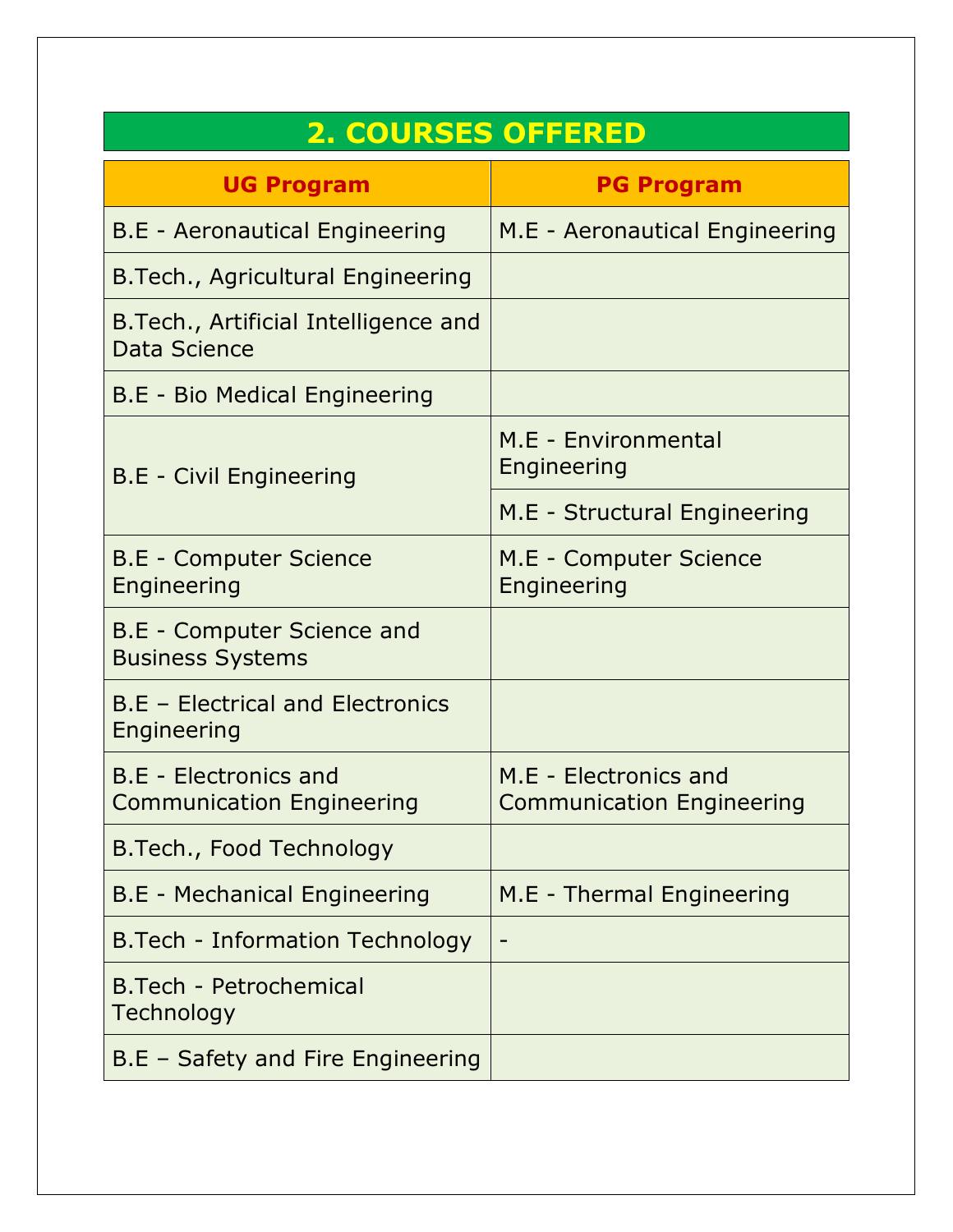| <b>3. PROGRAM WISE INTAKE DETAILS</b> |                                                                                        |                 |                             |                                   |  |
|---------------------------------------|----------------------------------------------------------------------------------------|-----------------|-----------------------------|-----------------------------------|--|
| <b>Program</b><br><b>Level</b>        | <b>Name of the program</b>                                                             | <b>Duration</b> | <b>Sanctioned</b><br>intake | <b>Increased</b><br><b>Intake</b> |  |
|                                       | <b>B.E</b> - Aeronautical Engineering                                                  |                 | 60                          |                                   |  |
|                                       | B.Tech - Agricultural Engineering                                                      |                 | 60                          |                                   |  |
|                                       | B. Tech - Artificial Intelligence & Data<br><b>Science</b>                             |                 | 180                         | 2022-23                           |  |
|                                       | B.E - Bio Medical Engineering                                                          |                 | 60                          |                                   |  |
|                                       | <b>B.E</b> - Civil Engineering                                                         |                 | 60                          |                                   |  |
|                                       | <b>B.E - Computer Science Engineering</b>                                              | 4 years         | 120                         | 2012-13                           |  |
| UG Level                              | <b>B.E-Computer Science &amp; Business Systems</b>                                     |                 | 60                          |                                   |  |
|                                       | B.E - Electrical and Electronics Engineering                                           |                 | 60                          |                                   |  |
|                                       | <b>B.E-Electronics &amp; Communication Engineering</b><br>B.E - Mechanical Engineering |                 | 60                          |                                   |  |
|                                       |                                                                                        |                 | 60                          |                                   |  |
|                                       | B. Tech - Information Technology                                                       |                 | 60                          |                                   |  |
|                                       | B.Tech - Food Technology<br>B. Tech - Petrochemical Technology                         |                 | 60                          |                                   |  |
|                                       |                                                                                        |                 | 60                          |                                   |  |
|                                       | B.E - Safety and Fire Engineering                                                      |                 | 60                          |                                   |  |
|                                       | M.E., Aeronautical Engineering                                                         |                 | 18                          |                                   |  |
|                                       | M.E., Structural Engineering                                                           |                 | 24                          |                                   |  |
| <b>PG Level</b>                       | M.E., Environmental Engineering                                                        | 2 years         | 24                          |                                   |  |
|                                       | M.E., Computer Science Engineering                                                     |                 | 24                          |                                   |  |
|                                       | M.E., Applied Electronics                                                              |                 | 18                          |                                   |  |
|                                       | M.E., Thermal Engineering                                                              |                 | 24                          |                                   |  |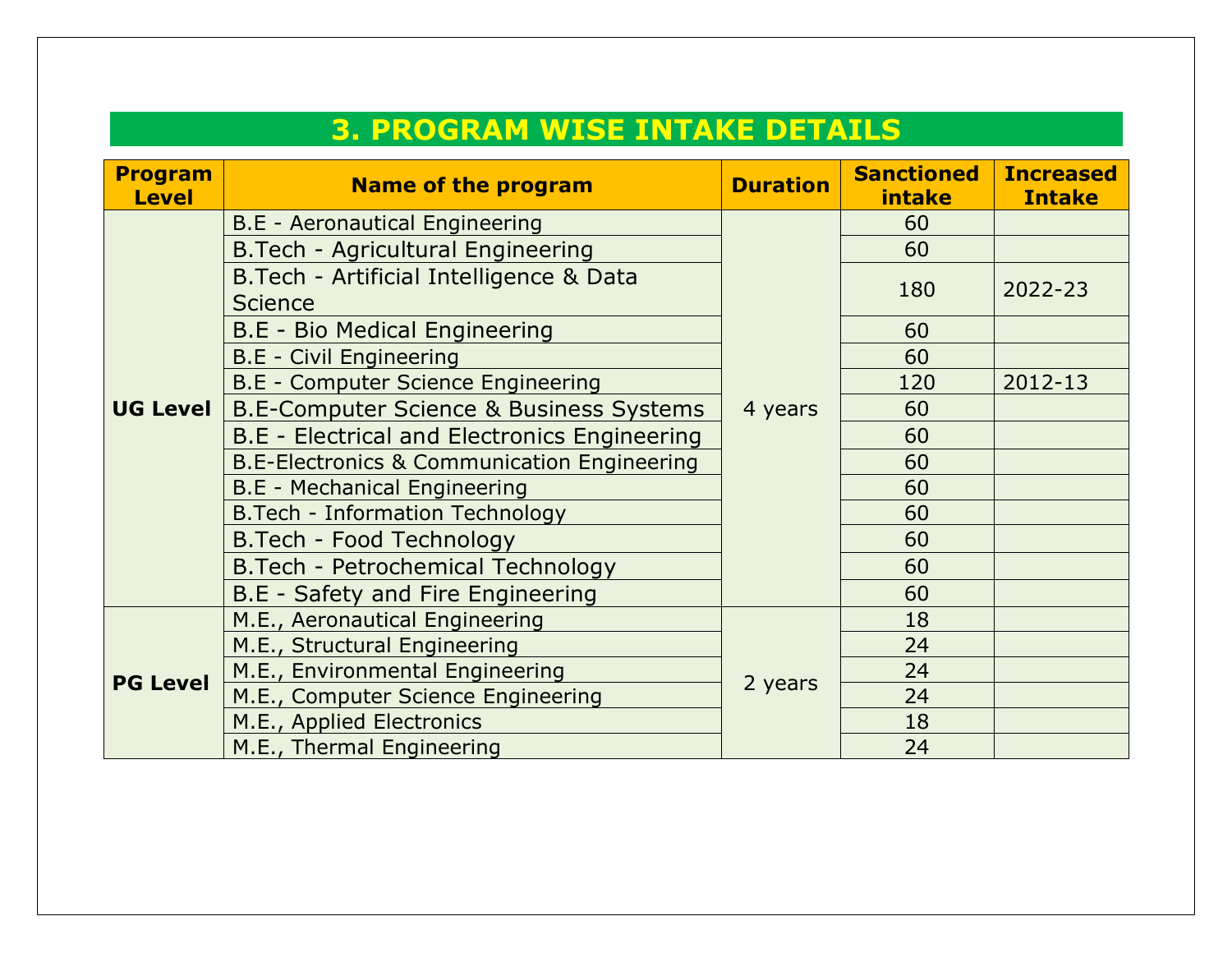### **4. SERVICE RULES**

Excel Engineering College has formulated certain regulations to ensure good conduct and demonstrate among the faculty members

- 1. Member of faculty should observe a conduct of self-disciplined and maintain decorum of the post they held, in all occasions.
- 2. Faculty are expected to attend their classes whether theory or lab practical in time to set an example to their students.
- 3. While accompanying the students for educational tour/industrial visits utmost exercise of control and discipline is to be maintained.
- 4. While attending national conferences, symposia or seminars outside the college campus, the faculty members, who will be then the brand ambassadors of the college, should maintain a high standard for the college prestige and nothing by words or action should cause any disrespect to the Management/Principal or College itself.
- 5. Collection of funds from the students should be avoided.
- 6. Faculty dress should be formal in acceptable attire.
- 7. Each faculty including class advisors should periodically conduct counseling sessions to the students of their control and try to redress their grievances to the extent possible.
- 8. In addition to the teaching and lab practical assignment, each faculty who have been assigned various portfolios curricular,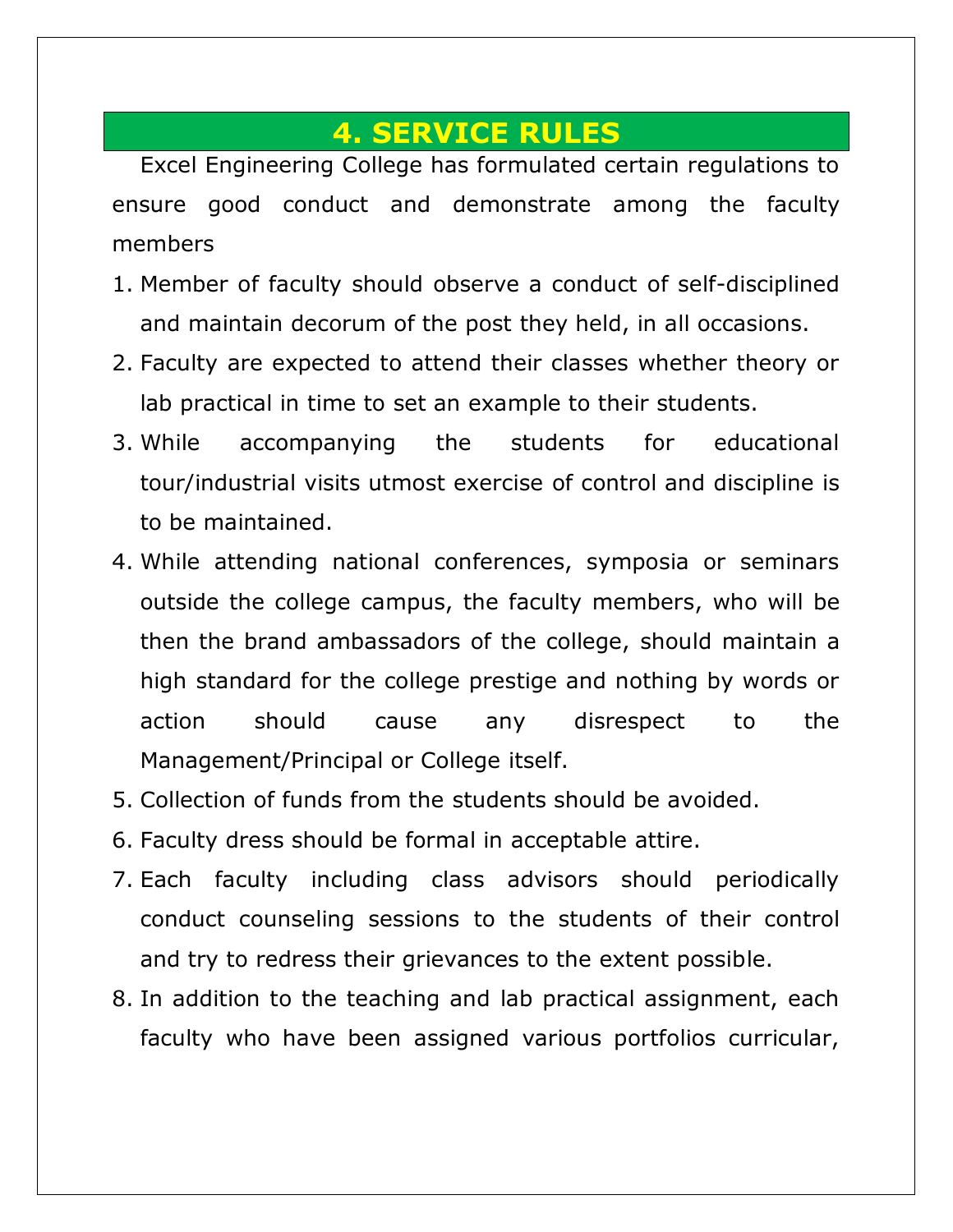Co-Curricular and Extra Curricular activities should bestow their personal attention and keep the record clear and updated.

- 9. Each faculty should put forth their skill, knowledge and energy in such a manner to prove themselves as the best teacher.
- 10. The performance of the students in the university examinations will be the measure and yard stick of the faculty's overall efforts in the class room and laboratories. Hence faculty's sincere, loyal approach will be the most essential factor to make her/him as a good teacher.
- 11. Faculty should take all possible steps to prevent ragging inside the Campus, Hostel or even outside the campus. While taking class, they are expected to advice the students constructively.
- 12. They should keep a healthy and friendly atmosphere in the campus to make the students stay a pleasant one and useful in obtaining their degrees with high percentage of marks.
- 13. Faculty and staff should exhibit whole hearted contribution for the growth of department in which they attached and the college as a whole.
- 14. Faculty are expected to carry-out research work in their field of interest and bringing / support R&D and consultancy work to contribute the technological development to the society.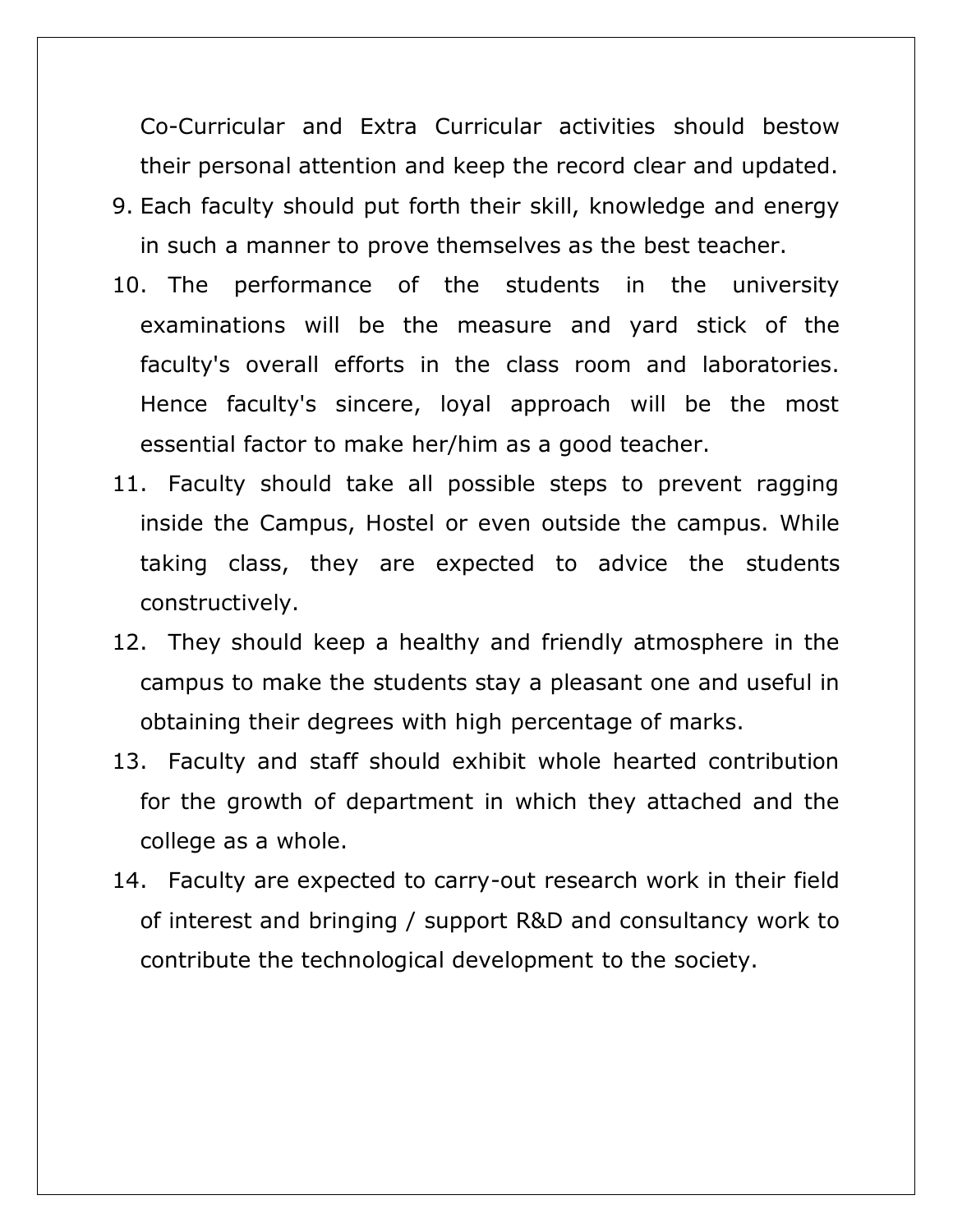#### **5. FACULTY NORMS**

All India Council for Technical Education, New Delhi vide Notification F.No.37-3/Legal/2010 issued pay scales, Service conditions and qualifications for teachers and other academic staff in Technical institutions (Degree) Regulations, 2010 is followed as the faculty norms. There shall be only three designations in respect of teachers in Universities and colleges, namely, Assistant Professors, Associate Professors and Professors.

No one shall be eligible to be appointed, promoted or designated as Professor, unless he or she possesses a Ph.D., and satisfies other academic conditions, as laid down by the AICTE from time to time. This shall, however, not affect those who are already designated as 'Professor'. Faculty designated as Professors as on 05.03.2010 shall continue as Professors.

| <b>Programme</b>              | <b>Cadre</b>             | <b>Qualification</b>                                                                                                                           | <b>Experience</b>                                                                                    |
|-------------------------------|--------------------------|------------------------------------------------------------------------------------------------------------------------------------------------|------------------------------------------------------------------------------------------------------|
| Engineering and<br>Technology | Assistant<br>Professor   | BE/B.Tech., &<br>ME.,/ M.Tech.,<br>in relevant<br>branch with 1st<br>class<br>or equivalent<br>either in<br>BE.,/B.Tech., or<br>ME.,/ M.Tech., |                                                                                                      |
|                               | Associate I<br>Professor | Qualifications<br>as above that is<br>for the post of<br>Assistant                                                                             | Minimum of 5 years<br>experience in teaching /<br>research /industry of which<br>2 years post Ph.D., |

#### **I. B.E., / B.Tech.,**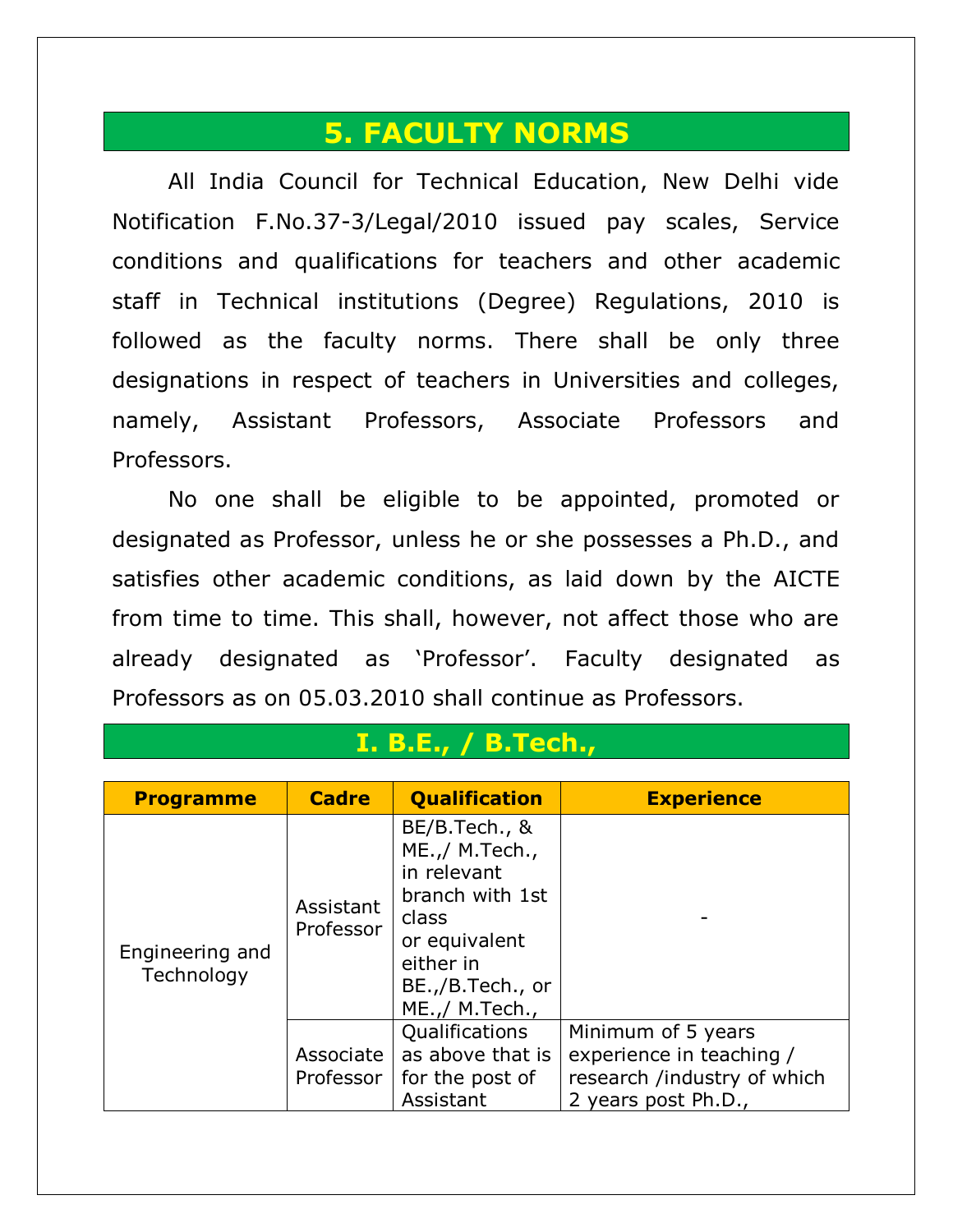|           | Professor, as<br>applicable and<br>PhD or<br>equivalent, in<br>appropriate<br>discipline. Post<br>PhD<br>publications<br>Ph.D., students<br>is highly<br>desirable.                          | experience is desirable                                                                                                                                                                                                                                                                                                                                                                                                                                                                                                                                                                                                                                                                                                                                                                                                                                                                                         |
|-----------|----------------------------------------------------------------------------------------------------------------------------------------------------------------------------------------------|-----------------------------------------------------------------------------------------------------------------------------------------------------------------------------------------------------------------------------------------------------------------------------------------------------------------------------------------------------------------------------------------------------------------------------------------------------------------------------------------------------------------------------------------------------------------------------------------------------------------------------------------------------------------------------------------------------------------------------------------------------------------------------------------------------------------------------------------------------------------------------------------------------------------|
| Professor | Qualifications<br>as above that<br>are for the post<br>of Associate<br>Professor,<br>applicable. Post<br>Ph.D.,<br>Publications<br>and guiding<br>Ph.D., students<br>is highly<br>desirable. | Minimum of 10 years<br>teaching/research /industrial<br>experience of which at least 5<br>years should be at the level<br>of Associate Professor. or<br>Minimum of 13 years<br>experience<br>in teaching and / or Research<br>and /or Industry.<br>In case of research<br>experience, good academic<br>record and books/ research<br>paper publications /IPR/<br>patents record shall be<br>required as deemed fit by the<br>expert members of the<br>selection committee. If the<br>experience in industry is<br>considered, the same shall be<br>at managerial level<br>equivalent to Associate<br>Professor with active<br>participation record in<br>devising/designing, planning,<br>executing,<br>analyzing, quality control,<br>innovating, training, technical<br>books / research paper<br>publications / IPR/ patents,<br>etc., as deemed fit by the<br>expert members of the<br>Selection committee. |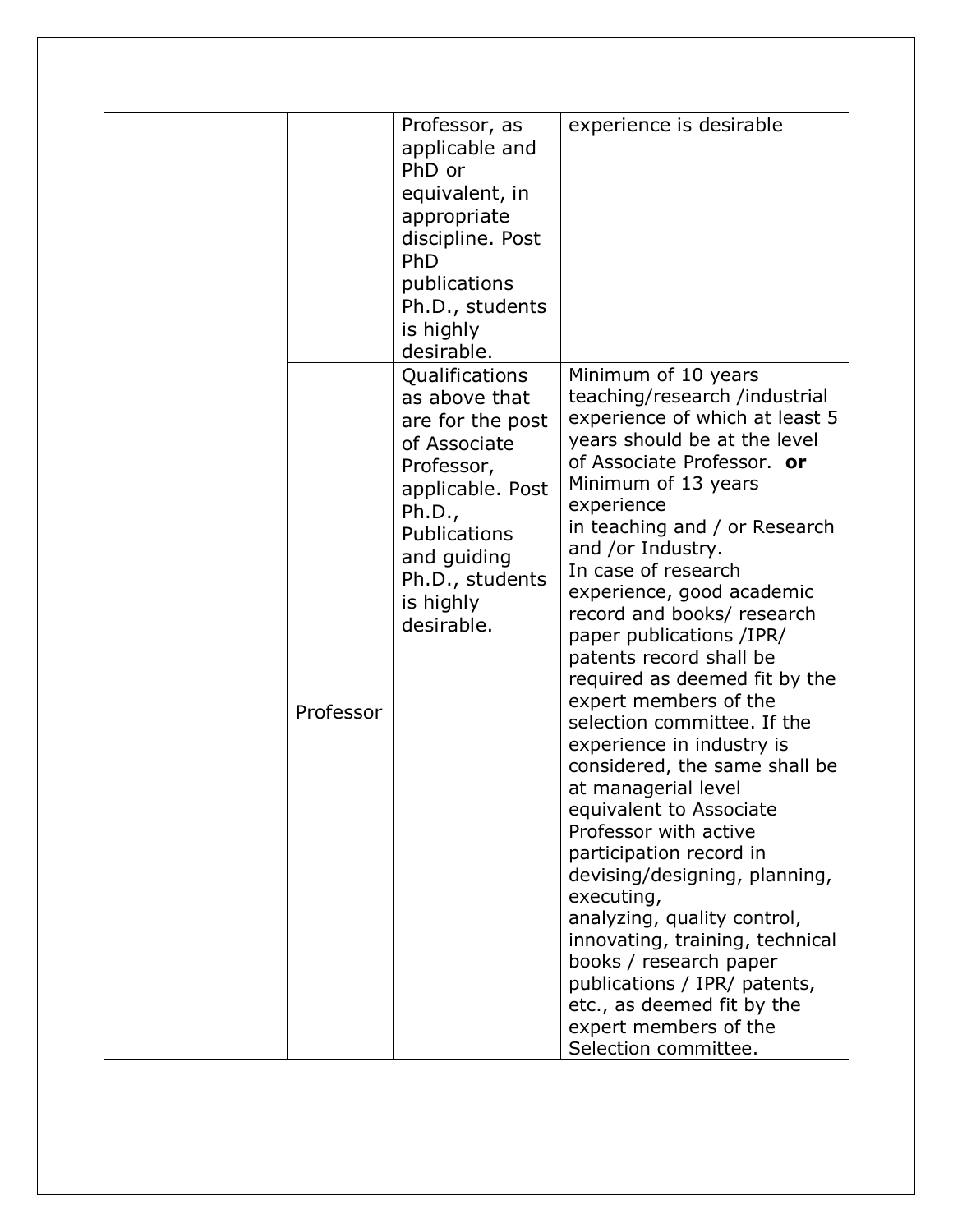#### **II. M.E., / M.Tech.,**

Qualification as prescribed above

Note: Sanctioned students intake shall be considered for all (4) years in respect of UG and (2) years in respect of PG programmes for calculating Teacher: Student ratio.

### **6. GUIDELINES FOR APPOINTMENT**

#### **Appointment Procedure**

Following systematic step by step procedure is followed in our Institution to ensure appointing the faculty members.

- a. Faculty members requirement submission to Principal by all department HOD's
- b. Consolidated faculty requirement submitted to Management by Principal
- c. Advertisement through popular News papers and our website
- d. Receiving applications
- e. Scrutinizing the applications
- f. Sending interview call letter to eligible candidates
- g. Conducting written test
- h. Interview by selection committee
- i. Issue of appointment order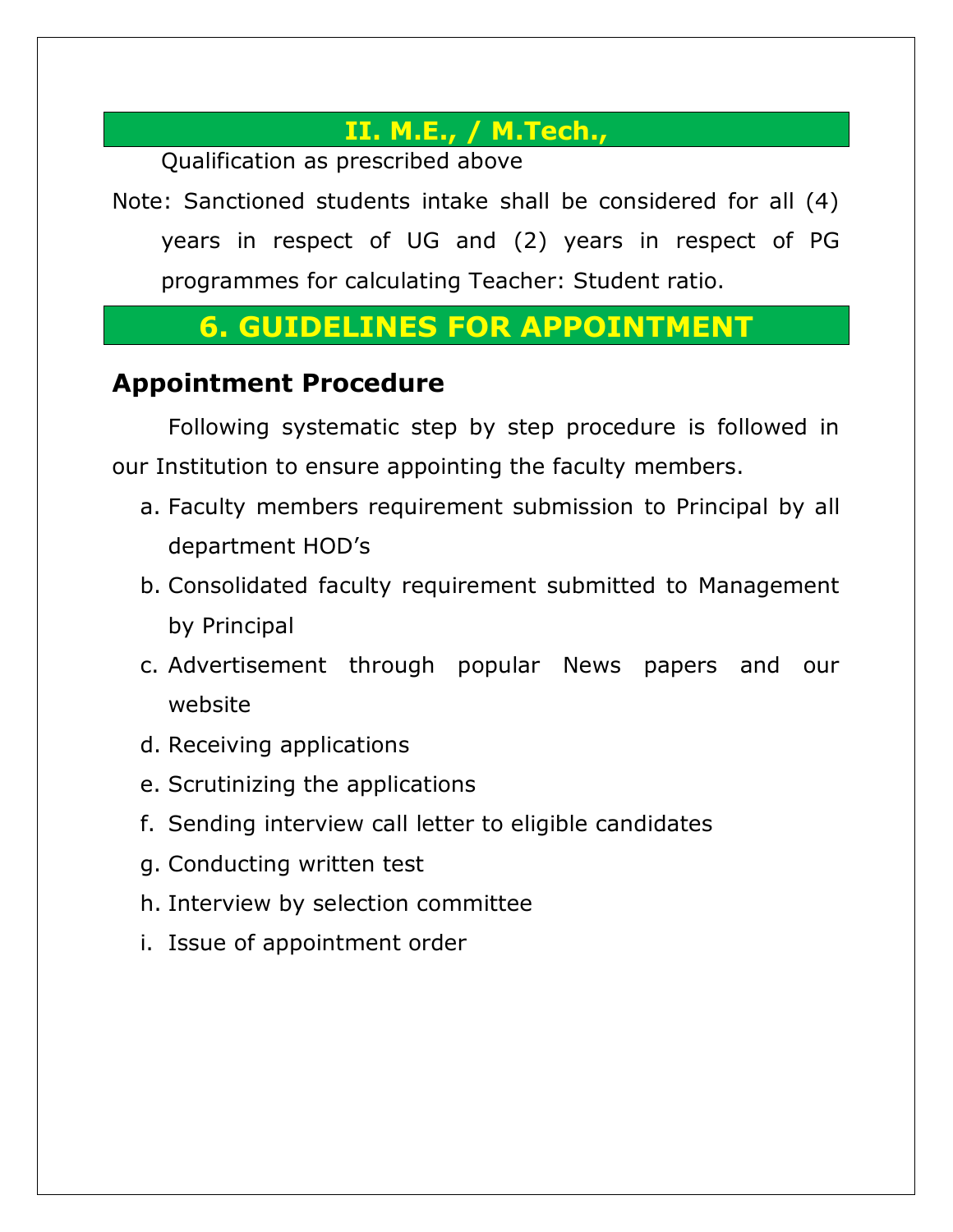## **7. DUTIES AND RESPONSIBILITIES**

#### **HOD's**

- Providing leadership in relevant field of specialization
- Overall responsibility for the functioning of the department
- Allotment of works to the faculty
- Monitoring of Students performance
- Guidance for Research and Development
- Consultancy services
- Policy planning, monitoring, evaluation and promotional activities
- Curriculum development materials
- Design and development of new programmes
- Continuing education activities
- Interaction with industry and society
- Students counseling and interaction
- Departmental Administration activities

### **Members of Faculty**

- Teaching of Theory and Practical subjects
- Mentoring the Students
- Student assessment and evaluation
- Assisting in consultancy and R&D services
- Developing resource materials and lab development
- Guiding and conducting Co and extracurricular activities
- Assisting in departmental administration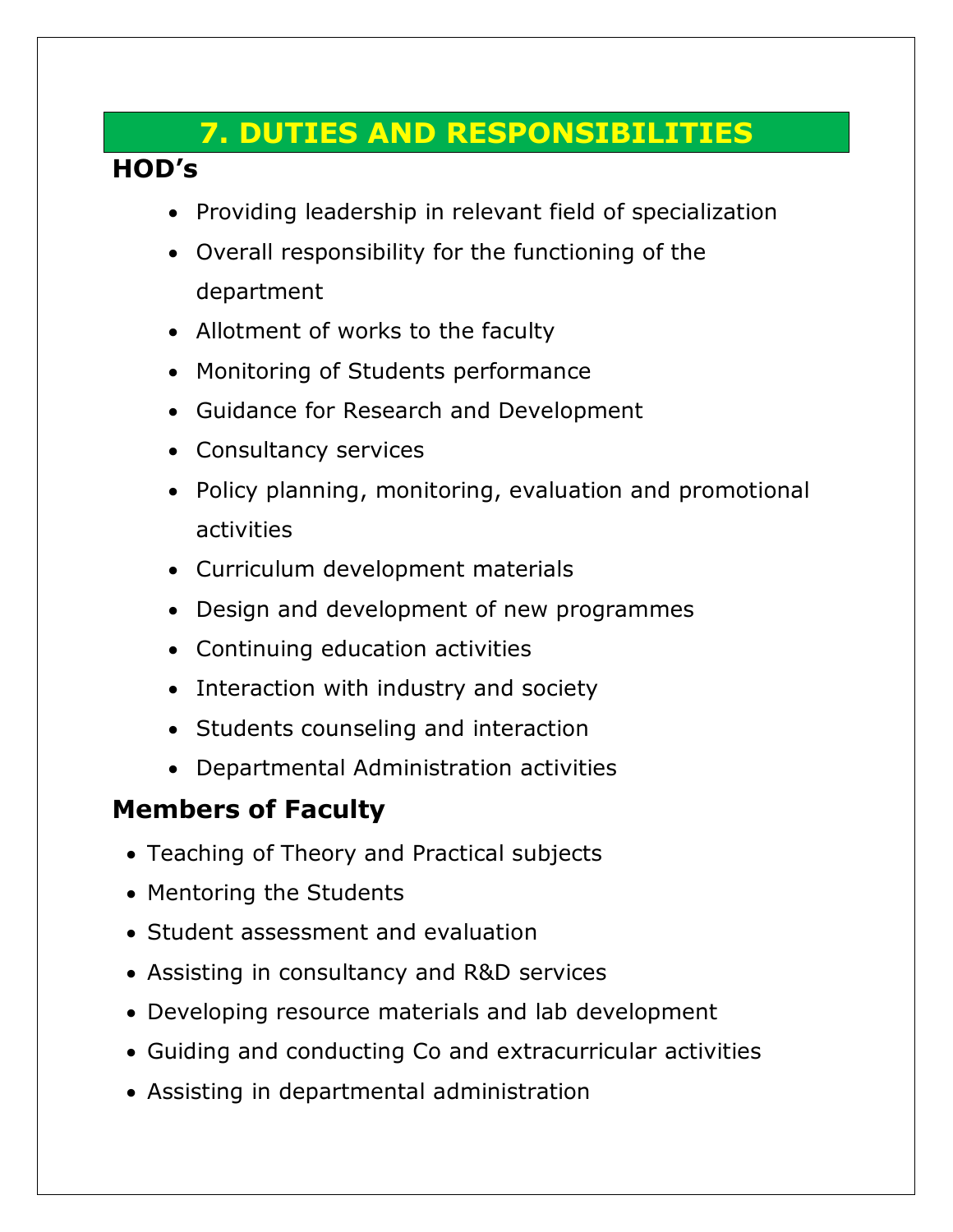- Maintaining files and records
- Accreditation documenting works

## **8. FINANCIAL BENEFITS AND OTHER PERKS**

### **(i) Special Incentives**

- OD for pursuing higher studies
- Participating in coaching classes studies at free of cost
- Can avail Lab / Library facilities, Internet , etc
- On completion of course an enhanced salary and promotions will be given based on vacancy availability

### **(ii) Hostel Accommodation**

- Free boarding and lodging for the faculty members who act as deputy warden
- Free boarding for staff members who are staying hostel.
- Free boarding and lodging for Non Teaching staff.

### **(iii) Medical Insurance**

| <b>Accident Claim</b>                                                        | <b>Staff</b> |
|------------------------------------------------------------------------------|--------------|
| In case of death                                                             | 2,00,000     |
| <b>Medical Expenses in Patient</b>                                           | 50,000       |
| <b>Treatment Expenses Out Patient</b>                                        | 10,000       |
| Patient Temporarily Disability (PTD) and Patient<br>Partial Disability (PPD) |              |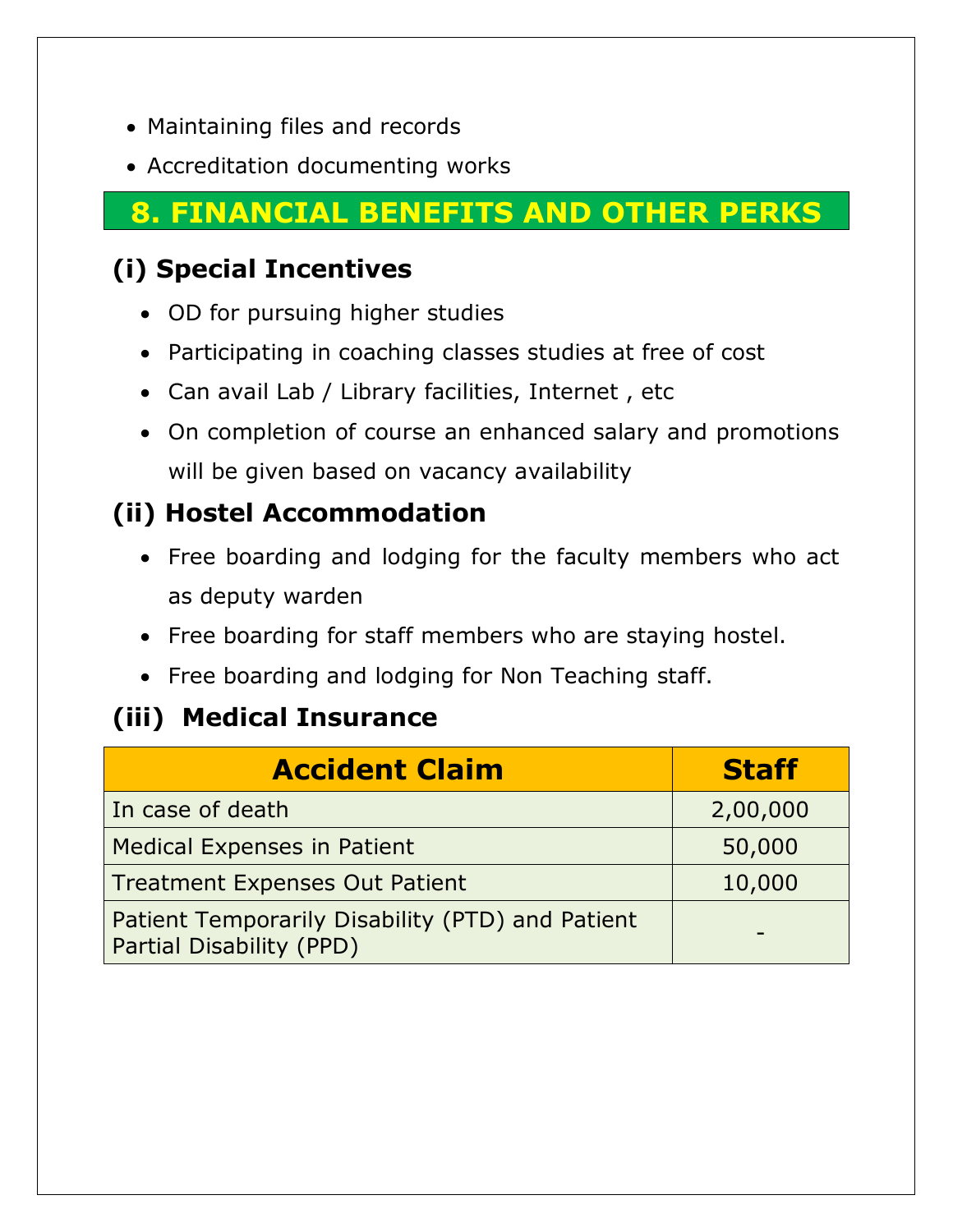# **(iv) Leave Benefits and Regulations (The Academic Year starts from July to June every year)**

### **(a) Casual and Optional Leaves**

- 12 Days casual leave per year
- 3 days as optional holidays

## **(b) Medical Leave**

 5 days medical leave will be provided for all staff members (Teaching and Non-Teaching) based on the treatment and their summary of discharge

# **(c) Vacation Leave**

- 14 days summer vacation for faculty members having 2 semester experience in Excel
- 14 days summer vacation and 14 days winter vacation for faculty members having 4 semester
- 28 days summer vacation and 14 days winter vacation for faculty members having more than 4 semester experience in Excel
- 7 days vacation per year for non-teaching staff
- 5 days marriage leave provided

# **(d) On Duty**

- Twelve days on duty per year for the faculty members for attending workshop / seminars / faculty development programme
- Twelve days on duty per year for the faculty members for attending paper valuation / exam duty.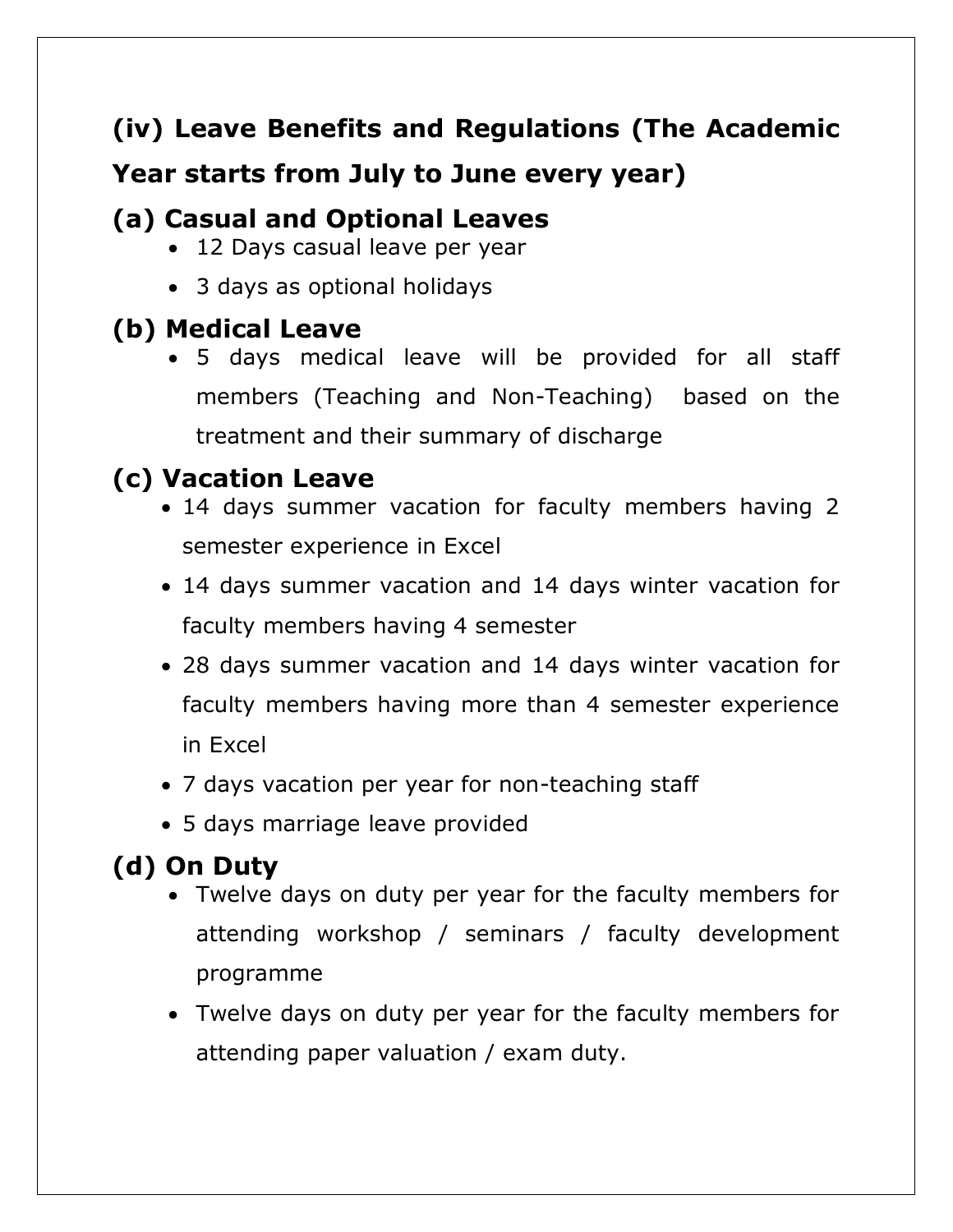# **(v) Permission**

- 1 hour permission either morning or evening for 2 days in a month is given
- Special permission is allowed for staff members such as marriages, condolences etc.,

## **(vi) Provisions for Pursuing Higher Studies**

- Faculty are eligible for pursue higher studies.
- Assistance will be provided by means of OD, Leave, Financial support, etc
- Faculty pursuing higher studies are given less teaching load enable them to study the course comfortably.
- Due consideration will be given in awarding incentive increments / promotion on satisfactory completion of their study depending on the vacancy available.

# **(vii) Provisions for Attending Conference / Workshop / STTP**

- Faculty are permitted to attend conferences / seminars / symposia / FDP / STTP with OD
- Faculty will be reimbursed 50 % of registration fee.
- For publication of each paper in national journals a sum of Rs. 1000 and for an international journal a sum of Rs 1500 will be given as an incentive along with certificate of appreciation.
- Faculty members can publish lab manual through our institution and the same manual can be issued to students for laboratories.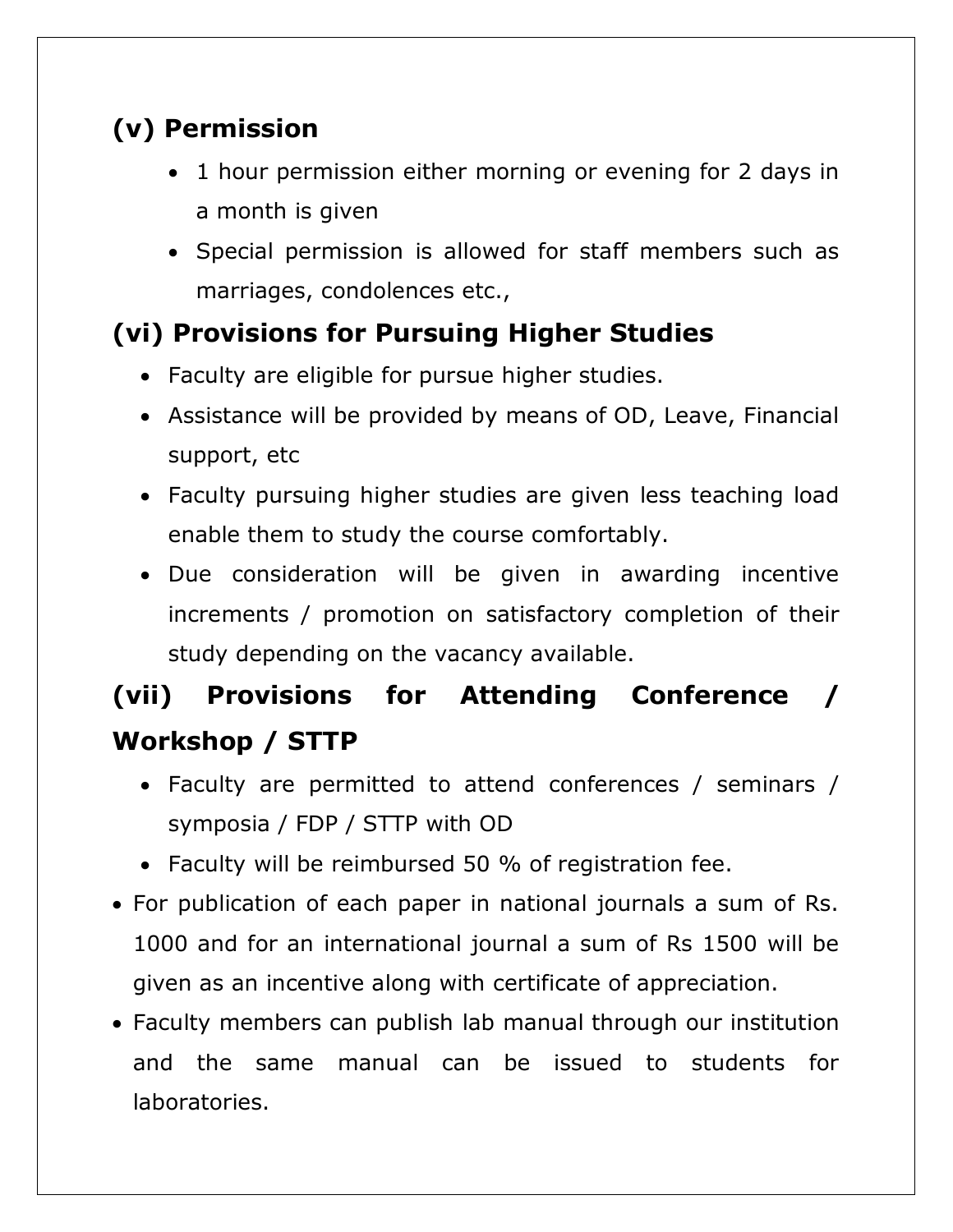### **(viii) Staff incentives**

### **Model 1 (Handling 2 Theory Papers)**

| <b>Subject</b> | <b>Pass Percentage</b> |          |          |                        |
|----------------|------------------------|----------|----------|------------------------|
| <b>Credit</b>  | 71-80                  | 81-85    | 86-90    | $>= 90$                |
| 4/4            | <b>None</b>            | Rs.5,000 | Rs.7,000 | <b>Half Month</b>      |
| 4/3            | <b>None</b>            | Rs.3,000 | Rs.5,000 | Salary or<br>Rs.10,000 |
| 3/3            | <b>None</b>            | Rs.2,000 | Rs.3,000 | Whichever<br>is higher |

### **Model 2 (Handling One Theory Paper)**

| <b>Subject</b> | <b>Pass Percentage</b> |          |          |  |
|----------------|------------------------|----------|----------|--|
| <b>Credit</b>  | $71 - 85$              | 86-90    | $>= 90$  |  |
|                | <b>None</b>            | Rs.2,500 | Rs.3,000 |  |
|                | <b>None</b>            | Rs.1,500 | Rs.2,500 |  |

### **Model 3 (for HOD and Dean)**

| <b>Pass Percentage</b>                 |  |                          |                         |  |
|----------------------------------------|--|--------------------------|-------------------------|--|
| 80-84<br>$71 - 79$<br>85-89<br>$>= 90$ |  |                          |                         |  |
| $\overline{\phantom{0}}$               |  | $\overline{\phantom{0}}$ | Rs.1,000 per<br>subject |  |

# **(ix) Guidelines for TA, Incidental Charges, Boarding, Lodging and DA**

The Employee, during their official tours, is permitted to travel by Air /Train/Bus or combination thereto as detailed below,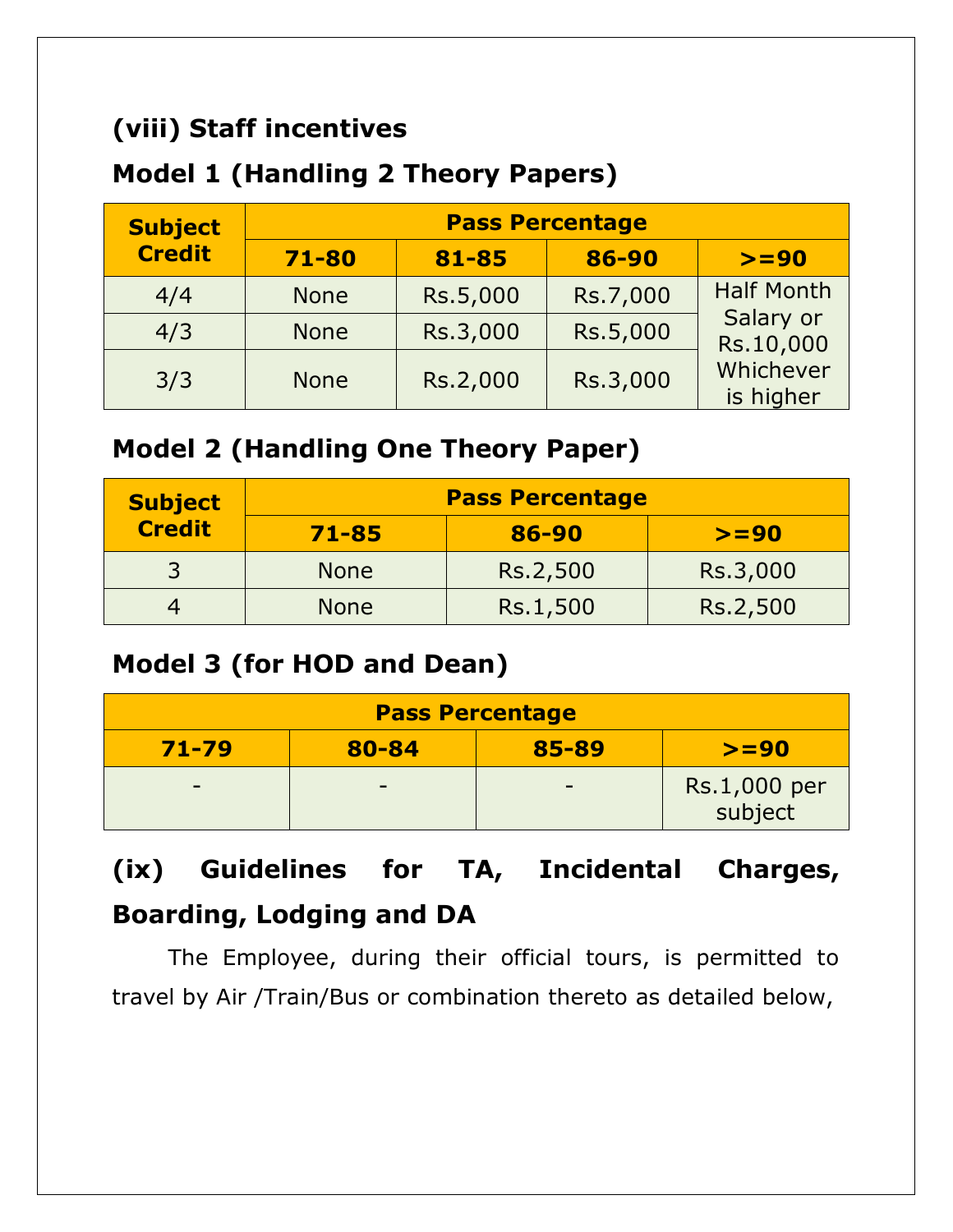| <b>Faculty Grades</b>                                             | <b>Travel Mode Eligibility</b>               |
|-------------------------------------------------------------------|----------------------------------------------|
| Professor: 37,400-67,000 &<br>AGP of Rs. 10,000/- & Above         | Air Fare/I class AC by train                 |
| Associate Professor: 37,400-<br>67,000 & AGP of Rs. 9,000/-       | I Class A/c / 2 Tier A/C                     |
| Assistant Professor: Rs.15,600-<br>39,100 &<br>AGP of Rs. 6,000/- | A/C III Tier                                 |
| All other technical staff and<br>office staffs                    | Second class train with berth or<br>Omni bus |

**(x) Incidental charges (Charges include terminal charges, Taxi, Auto rickshaws, local bus transport etc.)**

| <b>Faculty grade</b>                                               | <b>Metropolitan cities and</b><br>all State capitals | <b>Other</b><br>places |  |
|--------------------------------------------------------------------|------------------------------------------------------|------------------------|--|
| $37,400 -$<br>Professor:<br>67,000& AGP of Rs.<br>10,000/- & Above | At actual                                            |                        |  |
| Associate Professor:<br>37,400-67,000 & AGP of<br>Rs. 9,000/-      | Rs.750/-                                             | Rs.300/-               |  |
| Asst.Professor:Rs.15,600-<br>39,100 & AGP of Rs.<br>$6,000/-$      | Rs.500/-                                             | Rs.200/-               |  |
| All other technical staff<br>and office staffs                     | Rs.250/-                                             | Rs.100/-               |  |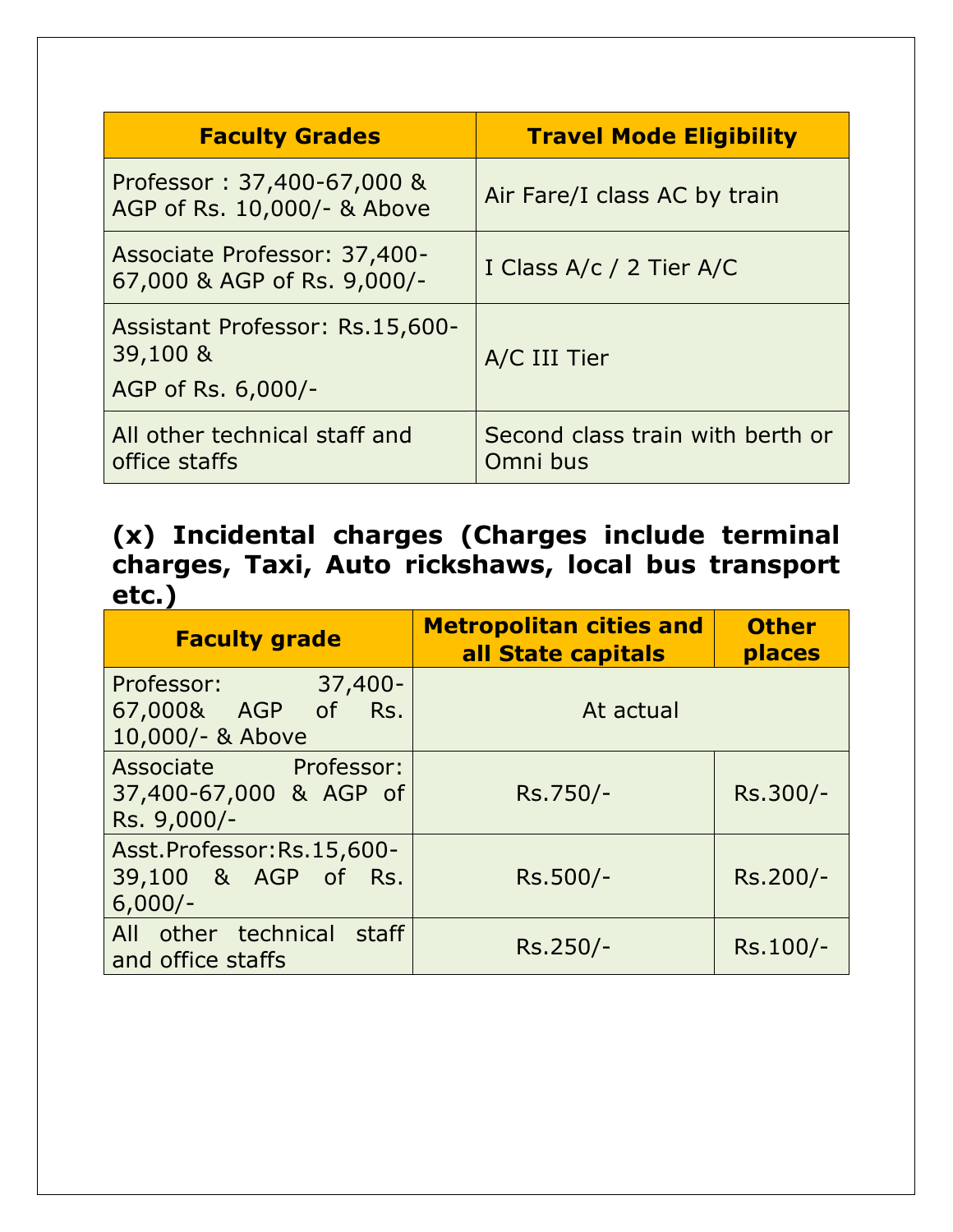### **(xi) Boarding and lodging charges per day**

| <b>Faculty grade</b>                                          | <b>Metropolitan</b><br>cities and all<br><b>State capitals</b> |                         | <b>Other places</b> |                 |
|---------------------------------------------------------------|----------------------------------------------------------------|-------------------------|---------------------|-----------------|
|                                                               |                                                                | <b>Lodging Boarding</b> | $L$ odging          | <b>Boarding</b> |
| Professor: 37,400-<br>67,000& AGP of Rs.<br>10,000/- & Above  | At actual                                                      |                         |                     |                 |
| Associate Professor:<br>37,400-67,000 & AGP of<br>Rs. 9,000/- | Rs.3,500                                                       | <b>Rs.750</b>           | <b>Rs.2500</b>      | <b>Rs.500</b>   |
| Asst.Professor:Rs.15,600-<br>39,100 & AGP of Rs.<br>$6,000/-$ | Rs.2,500                                                       | <b>Rs.500</b>           | Rs.1500             | <b>Rs.350</b>   |
| All other technical staff<br>and office staffs                | Rs.1,500                                                       | <b>Rs.250</b>           | <b>Rs.750</b>       | <b>Rs.200</b>   |

#### **(xii) The Employee may claim Normal DA only during their stay without lodging bill as given**

| <b>Faculty grade</b>                                        | <b>Metropolitan</b><br>cities and<br>all State<br>capitals | <b>Other</b><br>places |
|-------------------------------------------------------------|------------------------------------------------------------|------------------------|
| Professor: 37,400-67,000& AGP<br>of Rs. 10,000/- & Above    | Rs.1,000/-                                                 | Rs.750/-               |
| Associate Professor: 37,400-<br>67,000 & AGP of Rs. 9,000/- | Rs.750/-                                                   | Rs.500/-               |
| Asst.Professor:Rs.15,600-39,100<br>& AGP of Rs. 6,000/-     | Rs.500/-                                                   | Rs.400/-               |
| All other technical staff and office<br>staffs              | Rs.350/-                                                   | Rs.100/-               |

#### **(xiii) Financial Assistance**

As the Finance Officer is available round the clock in the Campus, amount under emergency circumstances can be claimed on the genuine needs.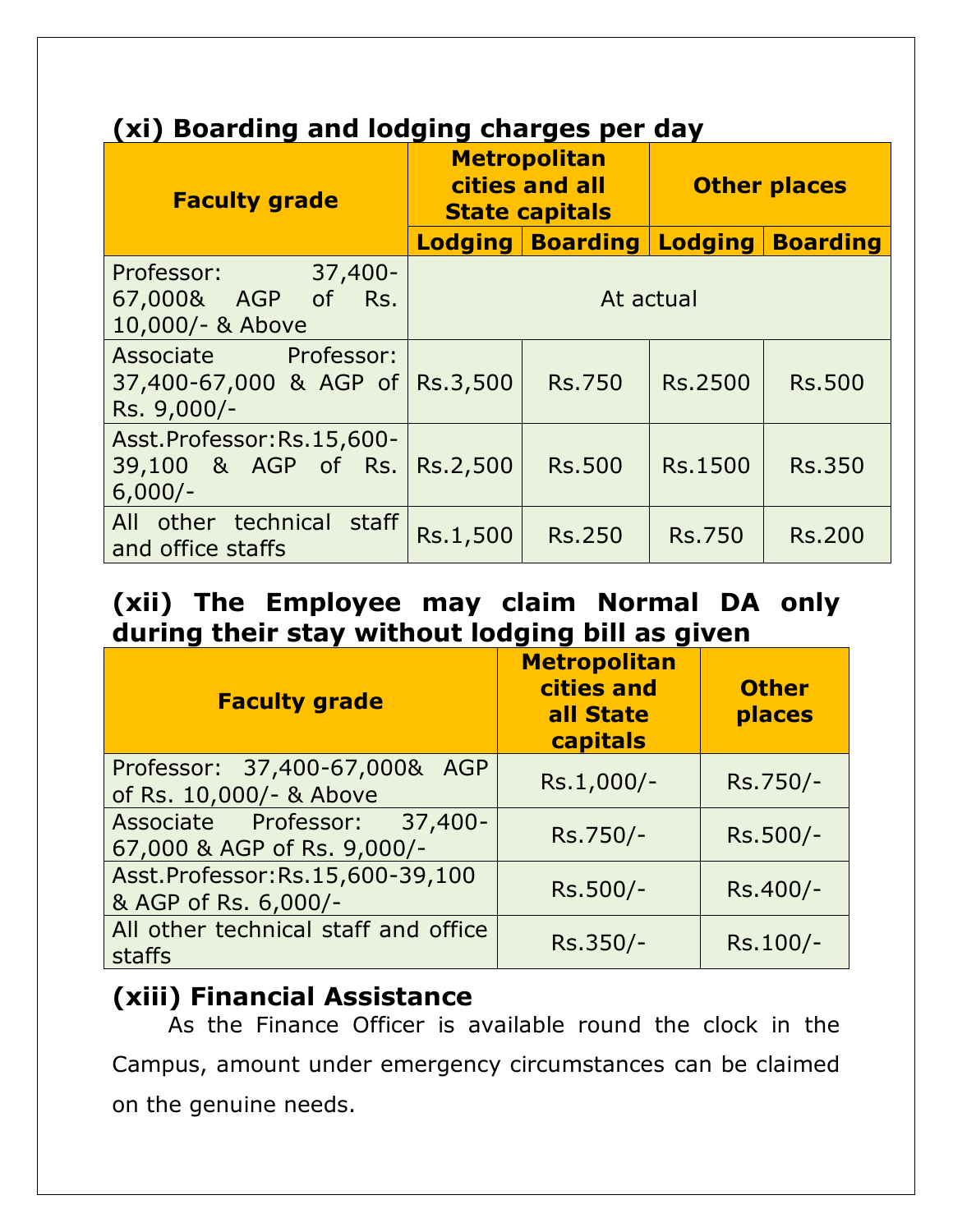### **(xiv) Delegation of Financial Powers**

The Principal and HOD's are given financial powers to carry out purchase of consumables, services of equipments etc., then and there and the amount will be reimbursed as per the needs. The financial powers has been given as below,

For Principal : Rs.20,000 /- and HOD's : Rs.5,000 /-

### **(xv) Quantum of DA (During Journey)**

A staff member on tour is eligible for one daily allowance (DA) for every block of 24 hours (Irrespective of the fact whether, the time spends on journey or halt or camp or on any official business). Fractions of an hour exceeding 24 hours are calculated as details below.

| <b>During Journey</b>         | <b>Daily Allowance allowed</b> |  |
|-------------------------------|--------------------------------|--|
| $0$ to 6 hrs                  | 30 % of the DA allowed         |  |
| More than 6 hrs up to 12 hrs  | 70 % of the DA allowed         |  |
| More than 12 hrs up to 24 hrs | 100 % of the DA allowed        |  |

#### **Time Limit for submission of TA claims**

Travelling allowance (TA) should be submitted within 1 month from the date on which particular journey is completed.

#### **Tour advance**

- a. Tour advance of up to 90 % of the probable expenditure shall be sanctioned in advance and should be requested atleast 7 days before the commencement of the journey.
- b. Where an advance is already pending without adjustment, second advance shall not be sanctioned.

**Note:** All travel claims should be duly enclosed with tickets (or copy) and all lodging claims require original lodging bills.